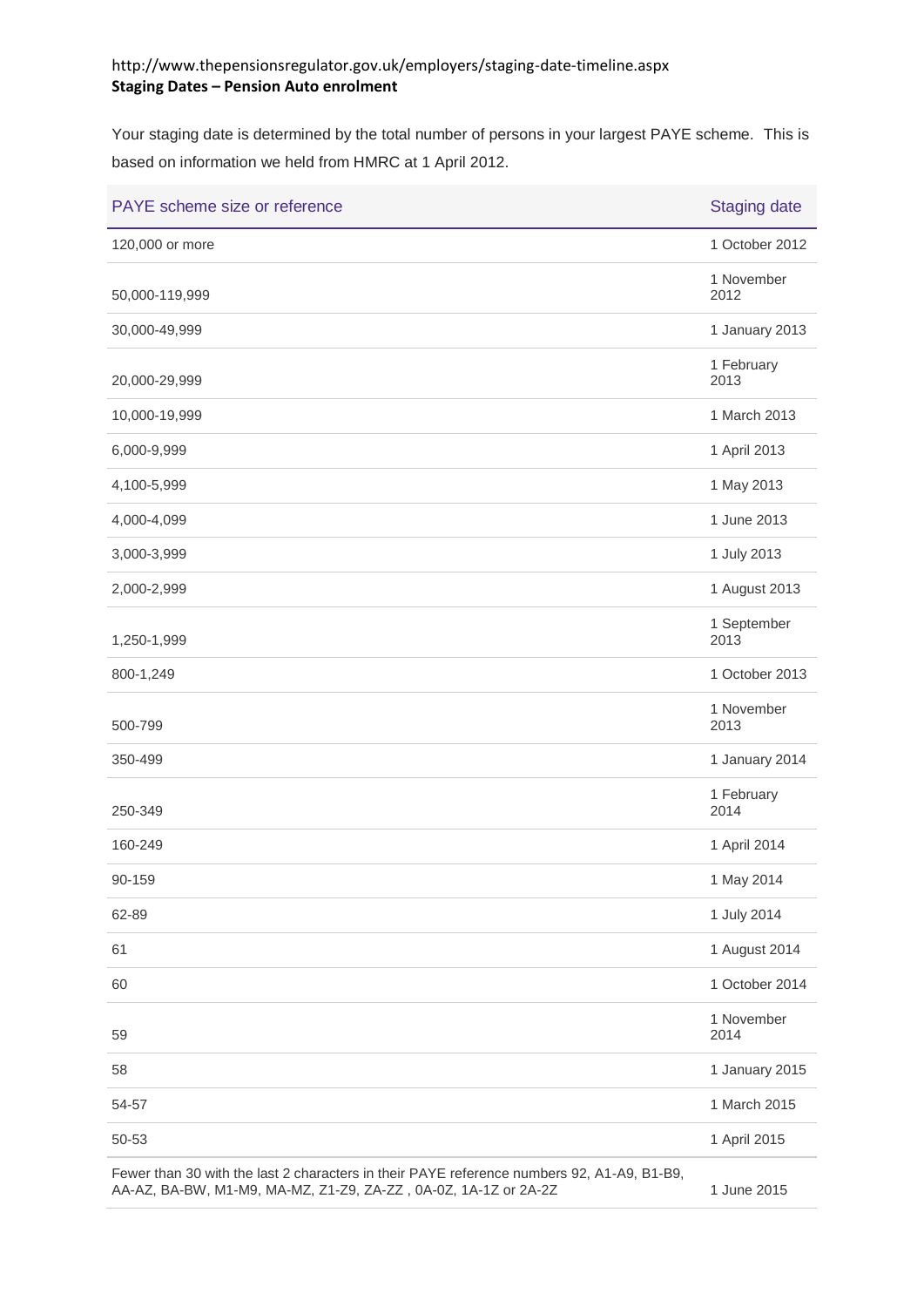| http://www.thepensionsregulator.gov.uk/employers/staging-date-timeline.aspx                                                                         |                     |
|-----------------------------------------------------------------------------------------------------------------------------------------------------|---------------------|
| Fewer than 30 with the last 2 characters in their PAYE reference number BX                                                                          | 1 July 2015         |
| 40-49                                                                                                                                               | 1 August 2015       |
| Fewer than 30 with the last 2 characters in their PAYE reference number BY                                                                          | 1 September<br>2015 |
| 30-39                                                                                                                                               | 1 October 2015      |
| Fewer than 30 with the last 2 characters in their PAYE reference number BZ                                                                          | 1 November<br>2015  |
| Fewer than 30 with the last 2 characters in their PAYE reference numbers 02-04, C1-C9, D1-<br>D9, CA-CZ or DA-DZ                                    | 1 January 2016      |
| Fewer than 30 with the last 2 characters in their PAYE reference numbers 00 05-07, E1-E9 or<br>EA-EZ                                                | 1 February<br>2016  |
| Fewer than 30 with the last 2 characters in their PAYE reference numbers 01, 08-11, F1-F9,<br>G1-G9, FA-FZ or GA-GZ                                 | 1 March 2016        |
| Fewer than 30 with the last 2 characters in their PAYE reference numbers 12-16, 3A-3Z, H1-<br>H9 or HA-HZ                                           | 1 April 2016        |
| Fewer than 30 with the last 2 characters in their PAYE reference numbers I1-I9 or IA-IZ                                                             | 1 May 2016          |
| Fewer than 30 with the last 2 characters in their PAYE reference numbers 17-22, 4A-4Z, J1-J9<br>or JA-JZ                                            | 1 June 2016         |
| Fewer than 30 with the last 2 characters in their PAYE reference numbers 23-29, 5A-5Z, K1-K9<br>or KA-KZ                                            | 1 July 2016         |
| Fewer than 30 with the last 2 characters in their PAYE reference numbers 30-37, 6A-6Z, L1-L9<br>or LA-LZ                                            | 1 August 2016       |
| Fewer than 30 with the last 2 characters in their PAYE reference numbers N1-N9 or NA-NZ                                                             | 1 September<br>2016 |
| Fewer than 30 with the last 2 characters in their PAYE reference numbers 38-46, 7A-7Z, O1-<br>O9 or OA-OZ                                           | 1 October 2016      |
| Fewer than 30 with the last 2 characters in their PAYE reference numbers 47-57, 8A-8Z, Q1-<br>Q9, R1-R9, S1-S9, T1-T9, QA-QZ, RA-RZ, SA-SZ or TA-TZ | 1 November<br>2016  |
| Fewer than 30 with the last 2 characters in their PAYE reference numbers 58-69, 9A-9Z, U1-<br>U9, V1-V9, W1-W9, UA-UZ, VA-VZ or WA-WZ               | 1 January 2017      |
| Fewer than 30 with the last 2 characters in their PAYE reference numbers 70-83, X1-X9, Y1-<br>Y9, XA-XZ or YA-YZ                                    | 1 February<br>2017  |
| Fewer than 30 with the last 2 characters in their PAYE reference numbers P1-P9 or PA-PZ                                                             | 1 March 2017        |
| Fewer than 30 with the last 2 characters in their PAYE reference numbers 84-91, 93-99                                                               | 1 April 2017        |
| Fewer than 30 unless otherwise described                                                                                                            | 1 April 2017        |
| Employer who does not have a PAYE scheme                                                                                                            | 1 April 2017        |
| New employer (PAYE income first payable between 1 April 2012 and 31 March 2013)                                                                     | 1 May 2017          |
| New employer (PAYE income first payable between 1 April 2013 and 31 March 2014)                                                                     | 1 July 2017         |
| New employer (PAYE income first payable between 1 April 2014 and 31 March 2015)                                                                     | 1 August 2017       |
| New employer (PAYE income first payable between 1 April 2015 and 31 December 2015)                                                                  | 1 October 2017      |
| New employer (PAYE income first payable between 1 January 2016 and 30 September 2016)                                                               | 1 November          |